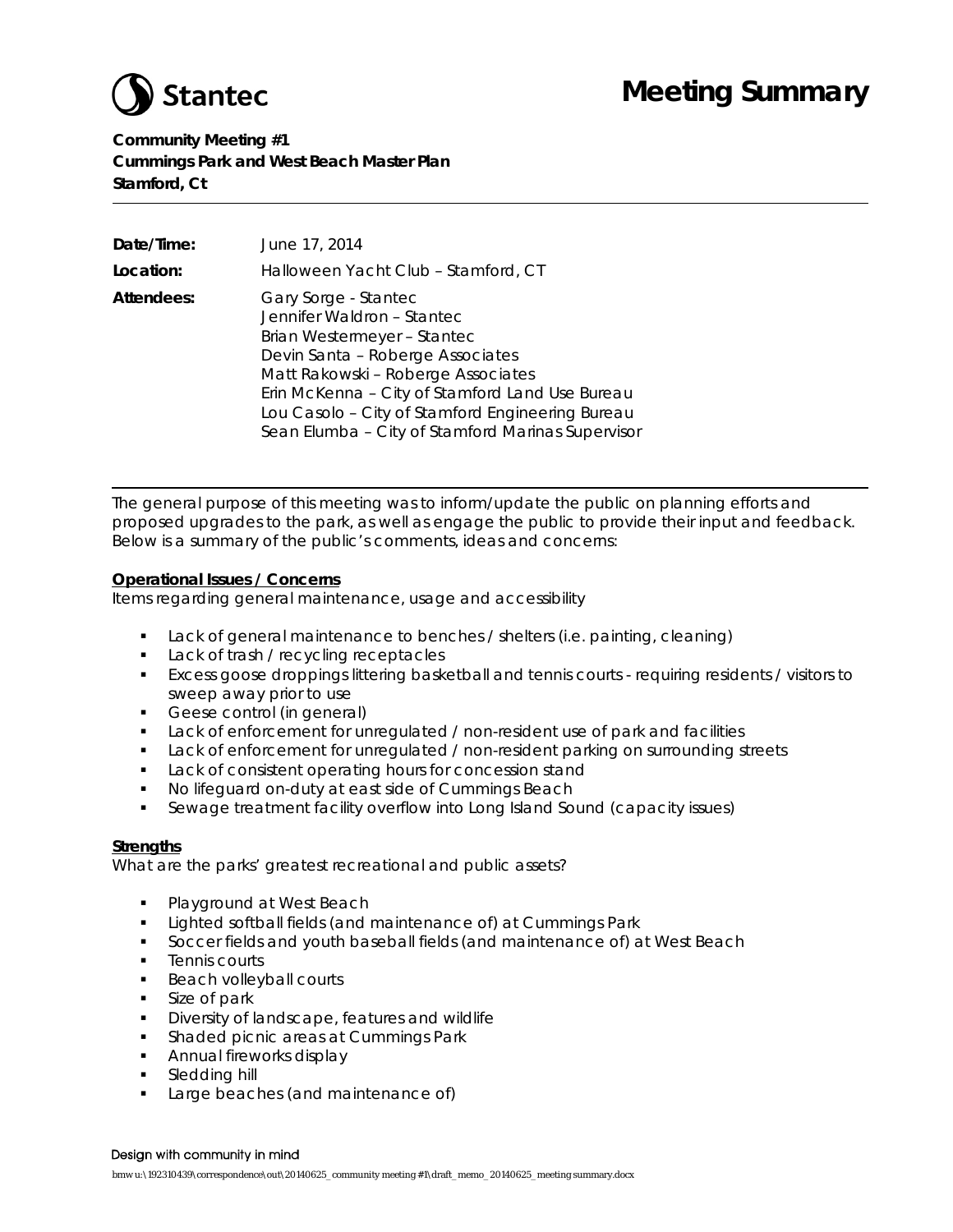

Community Meeting #1 - Summary Cummings Park and West Beach Master Plan Page 2 of 3

- Kayak launch at east side of Cummings Beach
- **Fishing pier at Cummings Beach**

#### **Weaknesses**

What are the parks' greatest deficiencies and improvement needs?

- **Appearance of main entry to Cummings Park**
- **Dutdated playground at Cummings Park**
- Lack of swings and designated younger play areas at both parks
- **URIOUT 2018 Universely Contains 1** Outdated / undesirable pavilion and restrooms at Cummings Park
- **Limited concession choices**
- **Lack of appropriate lighting**
- **Too much parking at Cummings Beach**
- **Poor handicap accessibility**
- **Lack of walkways and trails**
- Lack of bike path(s)
- **Lack of clear wayfinding / signage**
- **No direct access between Cummings Park and West Beach**
- **Needs more defined picnic areas at Cummings Park**
- **Lack of shade at West Beach**
- **Non-operational boat launch at Cummings Marina**
- Non-operational Cummings Marina
- **Water depth / lack of dredging at boat launch and marina**
- **Water depth / lack of dredging at tidal pond**

#### **Opportunities**

What amenities or facilities should be improved or provided to enhance the parks' visitor's experience?

- **Renovate / restore / celebrate the main entrance to Cummings Park**
- Renovate / restore the bus depot building
- **Upgrade the playground at Cummings Park**
- Add splash pad(s) area to existing playgrounds (similar to Scalzi Park)
- **Renovate / update pavilion**
- Renovate / update restroom facilities
- Provide food trucks / more concession choices (no permanent building)
- **IMPLEMENT MAY ASSES A** usage fees for non-residents (similar to Cove Island Park)
- **Provide designated walking path / fitness loop**
- **Provide designated bike path and bike lanes**
- **Provide direct, interior pedestrian access between Cummings Park and West Beach**
- **Provide more designated picnic areas at Cummings Park**
- Provide designated passive recreation areas and activities (i.e. game tables, quiet seating)
- Provide areas shuffleboard, bocce courts, etc...
- **Renovate / restore bird sanctuary at West Beach**
- **Provide nature walk / learning areas**
- **Provide nature / community center space**
- **Provide designated event space(s) (with option for private rental)**
- **Provide community garden plots**
- Relocate marina and parking to east side of Halloween Basin